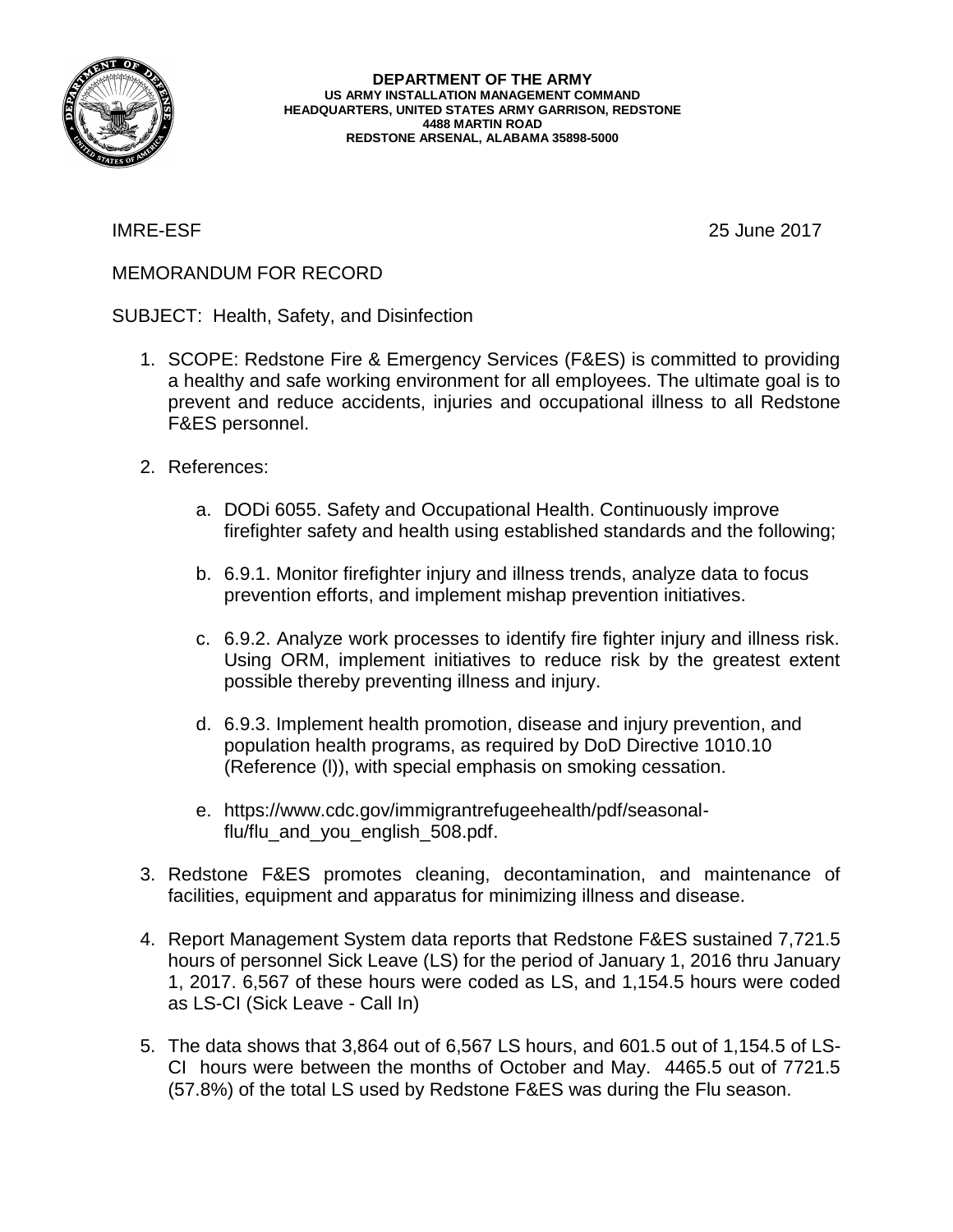- 6. The Influenza Virus (Flu) is detectable year round in the United States, but is most common during the fall and winter seasons. Influenza activity often begins to increase in October, peaks between December and February, and often lasts through May. Redstone F&ES Flu cycle is consistent with the U.S. trend.
- 7. Although the Flu virus requires a live host cell to multiply and spread, the virus can live on inanimate surfaces for hours or even days. Proper disinfection in conjunction with standard cleaning regimens provides an additional safeguard for areas where people come into contact with pathogens.
- 8. Influenza may be spread by people immediately after infection and up to 7 days after symptoms begin.
- 9. To effectively reduce the chance of exposure risk from airborne and non-airborne disease and or illness, Redstone F&ES will utilize the AeroClave RDS 3110 on a routine basis. The AeroClave process is effective against Influenza, TB, MRSA, MERS, HIV, Meningitis, Hepatitis, Ebola, and many other pathogens. The EPA rates the disinfectant (Vital Oxide) non-toxic and environmentally-friendly.
- 10.The Aeroclave RDS 3110 is a versatile product that is designed to provide a convenient and effective decontamination solution in any environment. The RDS 3110 is lightweight, easy to transport, and simple to use. With minimal setup and the quick press of a button the end user can begin to decontaminate assets within minutes. It has the ability to be used in a room fogging or hand application method giving the end user the ability to decontaminate any asset, anywhere, at any time.
- 11.At Redstone F&ES, the primary use for AeroClave shall be for decontamination of facilities and vehicles. It will also be used for equipment as needed. The AeroClave system is a great tool for decontamination; however, it does not take the place of routine decontamination procedures on apparatus, facilities, or equipment.
- 12.AeroClave's RDS 3110 provides a consistent and reliable delivery of disinfectant to facilities, vehicles and equipment that may not be achievable through manual cleaning methods.
- 13.Financial benefits.

The average Firefighter at Redstone F&ES hold the paygrade of GS-07, which averages an OT rate of \$27.32. A 25% reduction in LS will save \$52,734.43, our goal is to reduce the LS annually by at least 15%, this will save the department \$31,640.66 annually in the operating budget. Over a 5 year period this will equate to \$158,203.30 government dollars saved. A significant reduction in sick leave is supported by studies conducted by AeroClave client showing a 34% reduction over four years.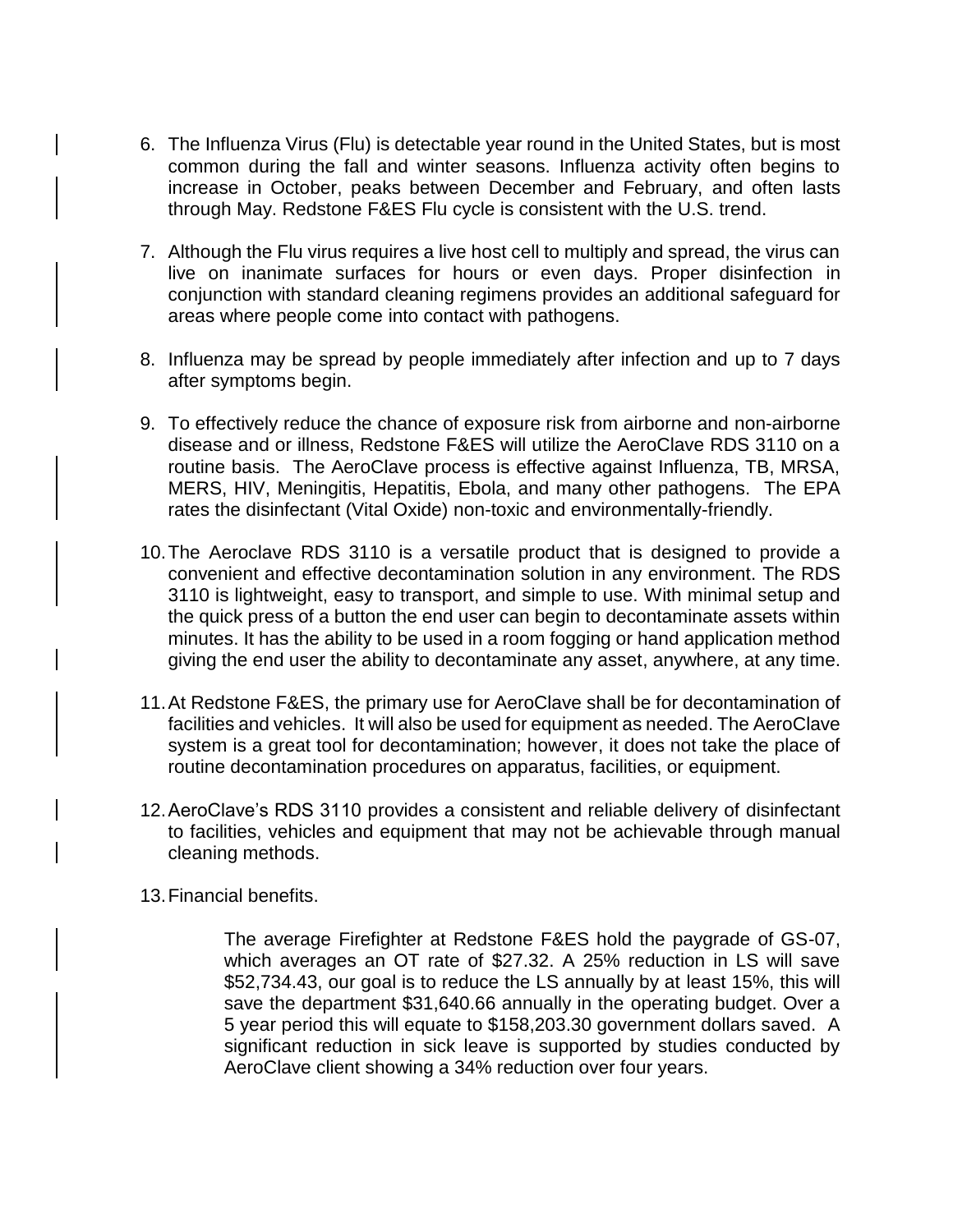14.Vital Oxide is EPA Reg. No 82972-1 (Accepted 10/07/2016). Pending 18 months.

Excerpt from the Vital Oxide EPA label:

### **AREAS OF USE INCLUDE**:

homes, vehicles, schools & daycare, gyms & locker rooms, sports gear, hospitals, nursing homes, laundry rooms, veterinary, pharmacies, ambulances, barber shops, laboratories, restaurants, boats, ships, federally inspected meat & poultry processing plants, farms, animal pens and poultry houses, egg processing premises, hatcheries, swine premise sanitation, refrigerated storage units (empty & disconnected), airplanes, trains, trucks, buses & automobiles. Use as a mold & mildewstat on hard nonporous surfaces (i.e, tiles) and soft surfaces (i.e, fabrics).

15.Vital Oxide solution kill(s) and or eliminate(s), disinfect(s), destroy(s), or attack(s) the following:

Excerpts from the Vital Oxide EPA label:

| Hard Surface Sanitization No Rinse Required: 30 sec contact time |
|------------------------------------------------------------------|
| Escherichia Coli (ATCC 11229)                                    |
| Staphylococcus aureus (ATCC 6538)                                |

### **To Sanitize Soft Surfaces: 5 minute contact time**

S. aureus ATCC 6538

E. aerogenes ATCC 13048

# **Carpet Sanitization: 10 Minute contact time**

Enterbacteraerogenes (ATCC 13048) Staphylococcus aureus (ATCC 6538 )

### **Fungicide: 10 Minute contact time**

Trichophyton rubrum ATCC MYA

Trichophyton mentagrophytes ATCC 9533

## **Mildewstat:10 Minute contact time**

Aspergillus Niger ATCC 6275

| Disinfection Bacteria 10 minute contact time |
|----------------------------------------------|
| Pseudomonas Aeruginosa ATCC 15442            |
| Acinetobacterbaumannii ATCC 19606            |
| Staphylococcus aureus MRSA ATCC 33592        |
| Listeria monocytogenes ATCC 15313            |
| Legionella Pneumophila ATCC 33153            |
| Salmonella enterica ATCC 10708               |
| Staphylococcus aureus ATCC 6538              |